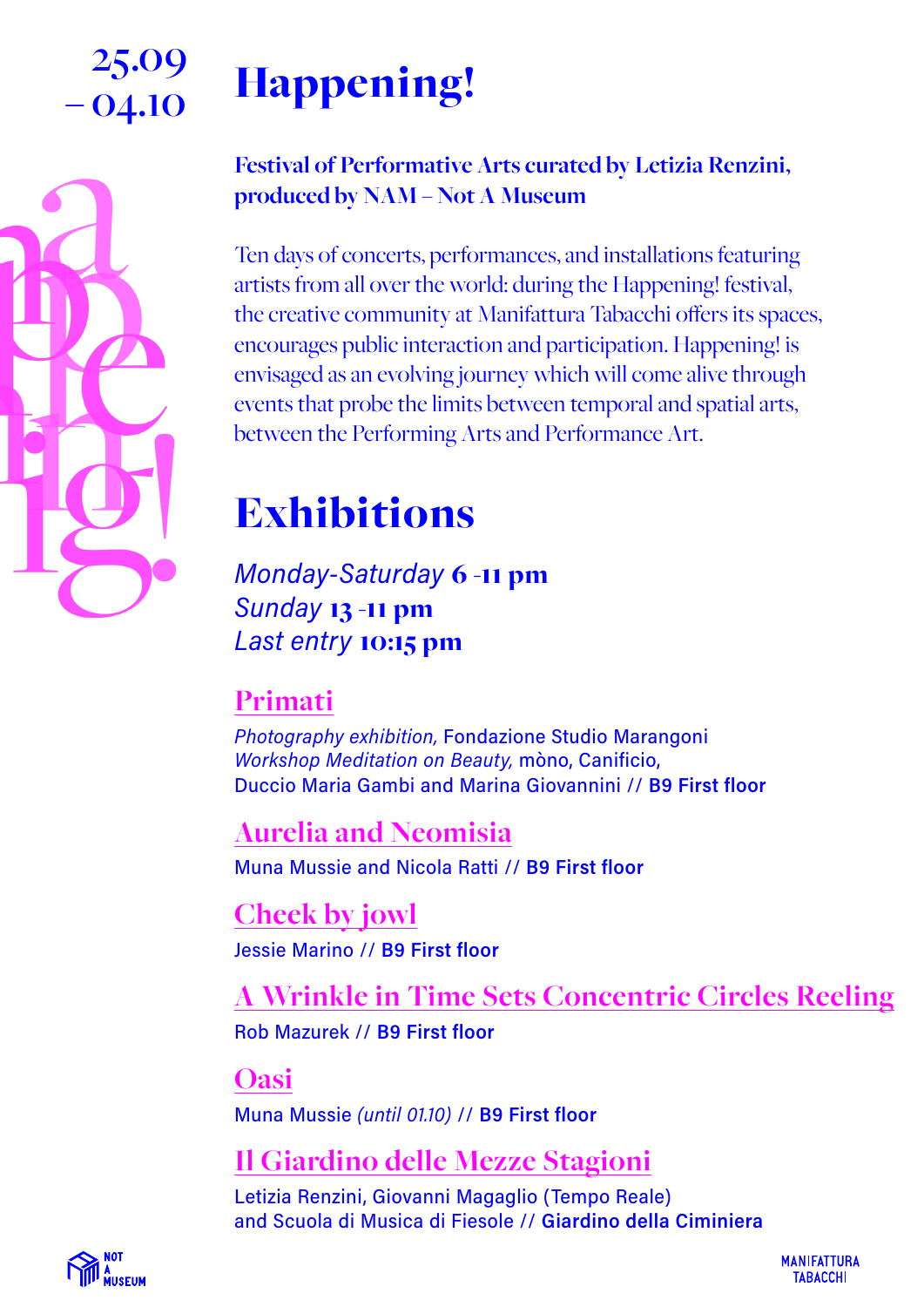| $25.09$<br>-04.10 | <b>Happening! // Performances</b>                                                                               |
|-------------------|-----------------------------------------------------------------------------------------------------------------|
|                   | <b>Friday 25 September</b>                                                                                      |
|                   | <b>Meditations</b> #1 $#2 #3$ / <b>Sharing Trainings</b>                                                        |
| $6 - 7:30$ pm     | Attivisti della Danza and Marina Giovannini // B9 First floor                                                   |
|                   | <b>Aurelia and Neomisia</b>                                                                                     |
| $6 - 6:30$ pm     | Muna Mussie and Nicola Ratti // B9 First floor                                                                  |
|                   | <b>Oasi</b>                                                                                                     |
| 9 - 10 pm         | Muna Mussie // B9 First floor                                                                                   |
|                   | <b>OOH-sounds Late Night</b>                                                                                    |
| 10 pm -12 am      | <b>GIUSEPPE IELASI live set // FESTA space</b>                                                                  |
|                   | <b>Saturday 26 September</b>                                                                                    |
|                   | <b>Stagione</b>                                                                                                 |
| $5 - 5:45$ pm     | Letizia Renzini, Giovanni Magaglio (Tempo Reale)<br>and Scuola di Musica di Fiesole // Giardino della Ciminiera |
|                   | <b>Meditations</b> #1 $#2 #3$ / <b>Sharing Trainings</b>                                                        |
| $6 - 7:30$ pm     | Attivisti della Danza and Marina Giovannini // B9 First floor                                                   |
|                   | Jasi                                                                                                            |
|                   | $7:30 - 8:30$ pm Muna Mussie // B9 First floor                                                                  |
|                   | <b>Opera Lab: Carmen</b>                                                                                        |
|                   | 9:30 -9:50 pm Silvia Franco and New Generation Festival<br>// Giardino della Ciminiera                          |
|                   | <b>OOH-sounds Late Night</b>                                                                                    |
| 10 pm -12 am      | <b>BELLOWS live set // FESTA space</b>                                                                          |
|                   | <b>Sunday 27 September</b>                                                                                      |
|                   | <b>Stagione</b>                                                                                                 |
| $12 - 1$ pm       | Letizia Renzini, Giovanni Magaglio (Tempo Reale)<br>and Scuola di Musica di Fiesole // Giardino della Ciminiera |
|                   | <u> Opera Lab: Carmen</u>                                                                                       |
| $6 - 6:20$ pm     | <b>Silvia Franco and New Generation Festival</b><br>// Giardino della Ciminiera                                 |
|                   |                                                                                                                 |

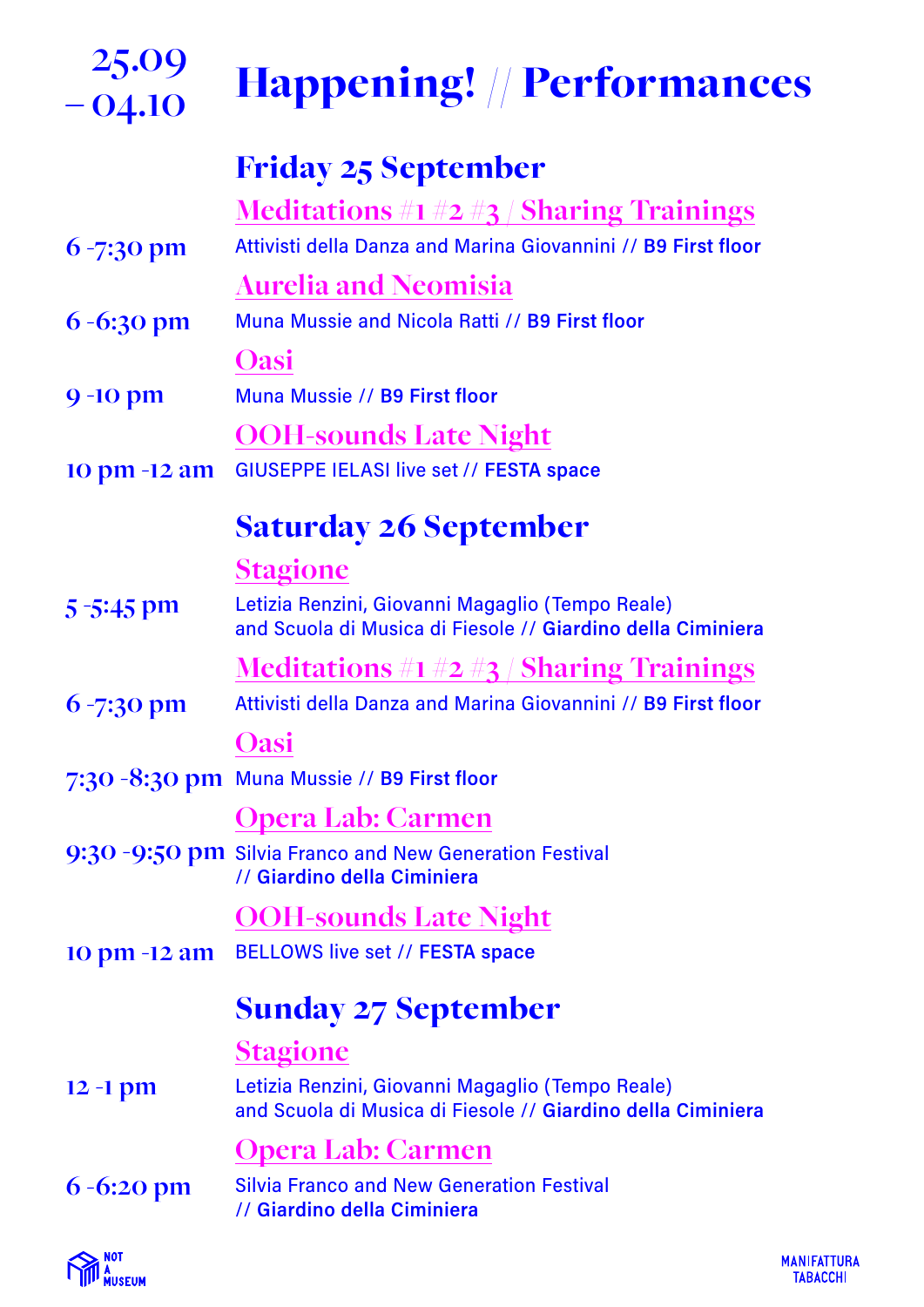| $25.09$<br>-04.10 | <b>Happening!</b> // Exhibitions                                                     |
|-------------------|--------------------------------------------------------------------------------------|
|                   | <b>Sunday 27 September</b>                                                           |
|                   | <b>Meditations #1 #2 #3 / Sharing Trainings</b>                                      |
| $6 - 7:30$ pm     | Attivisti della Danza and Marina Giovannini // B9 First floor                        |
|                   | <b>Cheek by jowl</b>                                                                 |
| $8-9$ pm          | Jessie Marino // B9 First floor                                                      |
|                   | <b>Oasi</b>                                                                          |
| 9-10 pm           | Muna Mussie // B9 First floor                                                        |
|                   | <b>Tuesday 29 September</b>                                                          |
|                   | <b>Meditation on Beauty</b>                                                          |
| $6-8$ pm          | Trial sessions // B9 First floor                                                     |
|                   | <b>Tuesday 30 September</b>                                                          |
|                   | <b>Meditation on Beauty</b>                                                          |
| 6-8 pm            | Trial sessions // B9 First floor                                                     |
|                   | <b>Thursday 1 October</b>                                                            |
|                   | <b>Meditation on Beauty</b>                                                          |
| $6-8$ pm          | Trial sessions // B9 First floor                                                     |
|                   |                                                                                      |
|                   | <b>Friday 2 October</b>                                                              |
|                   | <b>Meditation on Beauty</b>                                                          |
| $6-8$ pm          | Trial sessions // B9 First floor                                                     |
|                   | <u>A Wrinkle in Time Sets Concentric Circles Reeling</u>                             |
| 9-10 pm           | Rob Mazurek // B9 First floor                                                        |
|                   | <b>OOH-sounds Late Night</b>                                                         |
| 10 pm-12 am       | LET THE BODY live set by Shelley Parker and Fernanda Muñoz-Newsome<br>// FESTA space |
| $\sum_{M}$ NOT    | <b>MANIFATTURA</b>                                                                   |



**TABACCHI**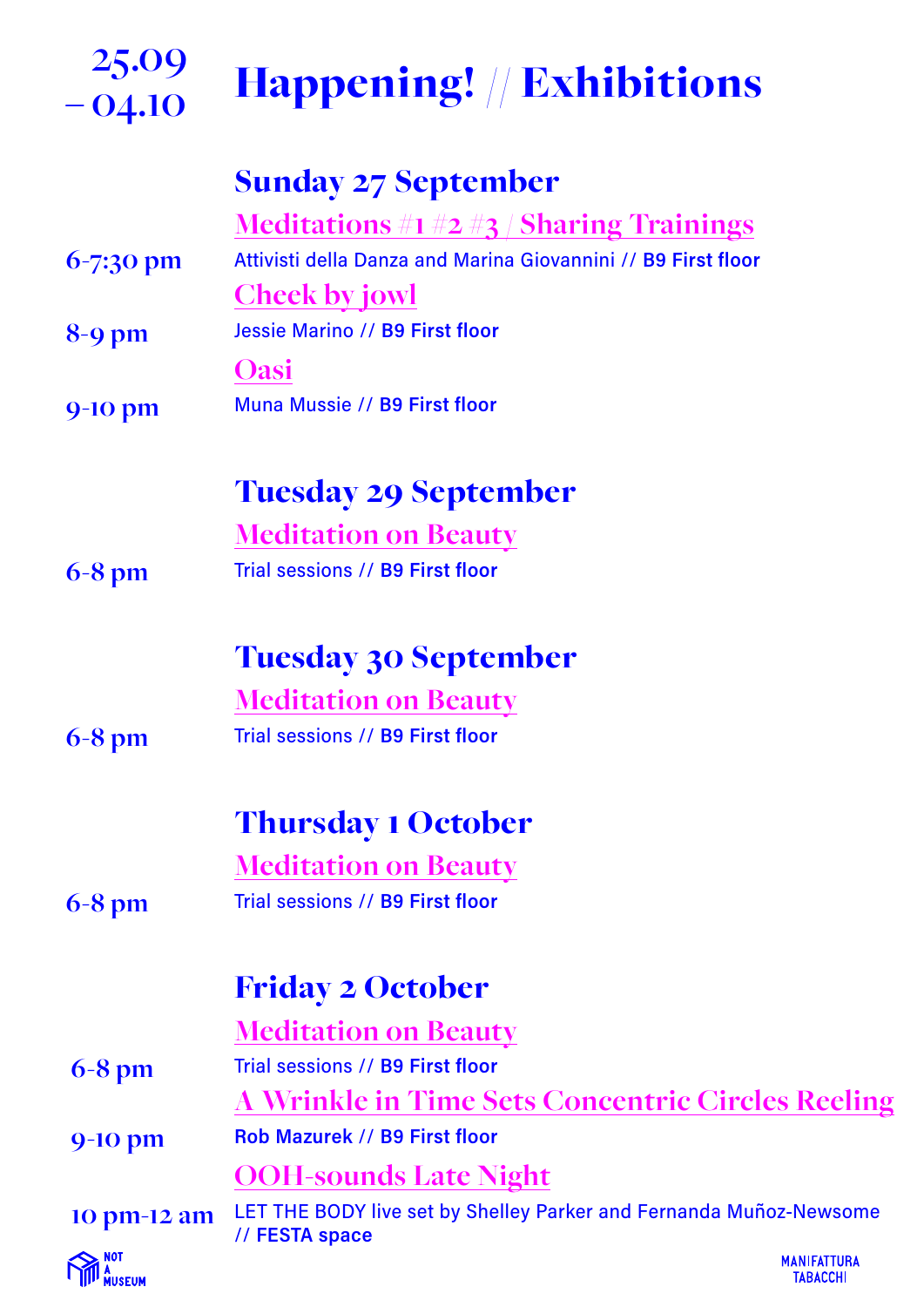| $\frac{25.09}{-04.10}$      | <b>Happening!</b> // Exhibitions                                                                                                                         |
|-----------------------------|----------------------------------------------------------------------------------------------------------------------------------------------------------|
|                             | <b>Saturday 3 October</b>                                                                                                                                |
| $5 - 5:45$ pm               | <b>Stagione</b><br>Letizia Renzini, Giovanni Magaglio (Tempo Reale)<br>and Scuola di Musica di Fiesole // Giardino della Ciminiera                       |
| $7:30-8$ pm                 | <b>Meditation on Beauty</b><br>Marina Giovannini // B9 First floor                                                                                       |
| $8-9$ pm                    | A Wrinkle in Time Sets Concentric Circles Reeling<br>Rob Mazurek // B9 First floor                                                                       |
|                             | <b>Opera Lab: Carmen</b><br>9:30-9:50 pm Silvia Franco and New Generation Festival<br>// Giardino della Ciminiera                                        |
| 10 pm-11 pm<br>11 pm -12 am | <b>OOH-sounds Late Night</b><br>LET THE BODY live set by Shelley Parker and Fernanda Muñoz-Newsome<br><b>HOLY SIMILAUN Ansatz live set// FESTA space</b> |
|                             | <b>Sunday 4 October</b>                                                                                                                                  |
| $12-1$ pm                   | <b>Stagione</b><br>Letizia Renzini, Giovanni Magaglio (Tempo Reale)<br>and Scuola di Musica di Fiesole // Giardino della Ciminiera                       |
| $4-7$ pm                    | A score to share<br>Attivisti della Danza // Performance itinerante                                                                                      |
| $6 - 6:20$ pm               | <b>Opera Lab: Carmen</b><br><b>Silvia Franco and New Generation Festival</b><br>// Giardino della Ciminiera                                              |
| $7:30-8 \text{ pm}$         | <b>Meditation on Beauty</b><br>Marina Giovannini // B9 First floor                                                                                       |
| $8-9$ pm                    | <b>A Wrinkle in Time Sets Concentric Circles Reeling</b><br>Rob Mazurek // B9 First floor                                                                |